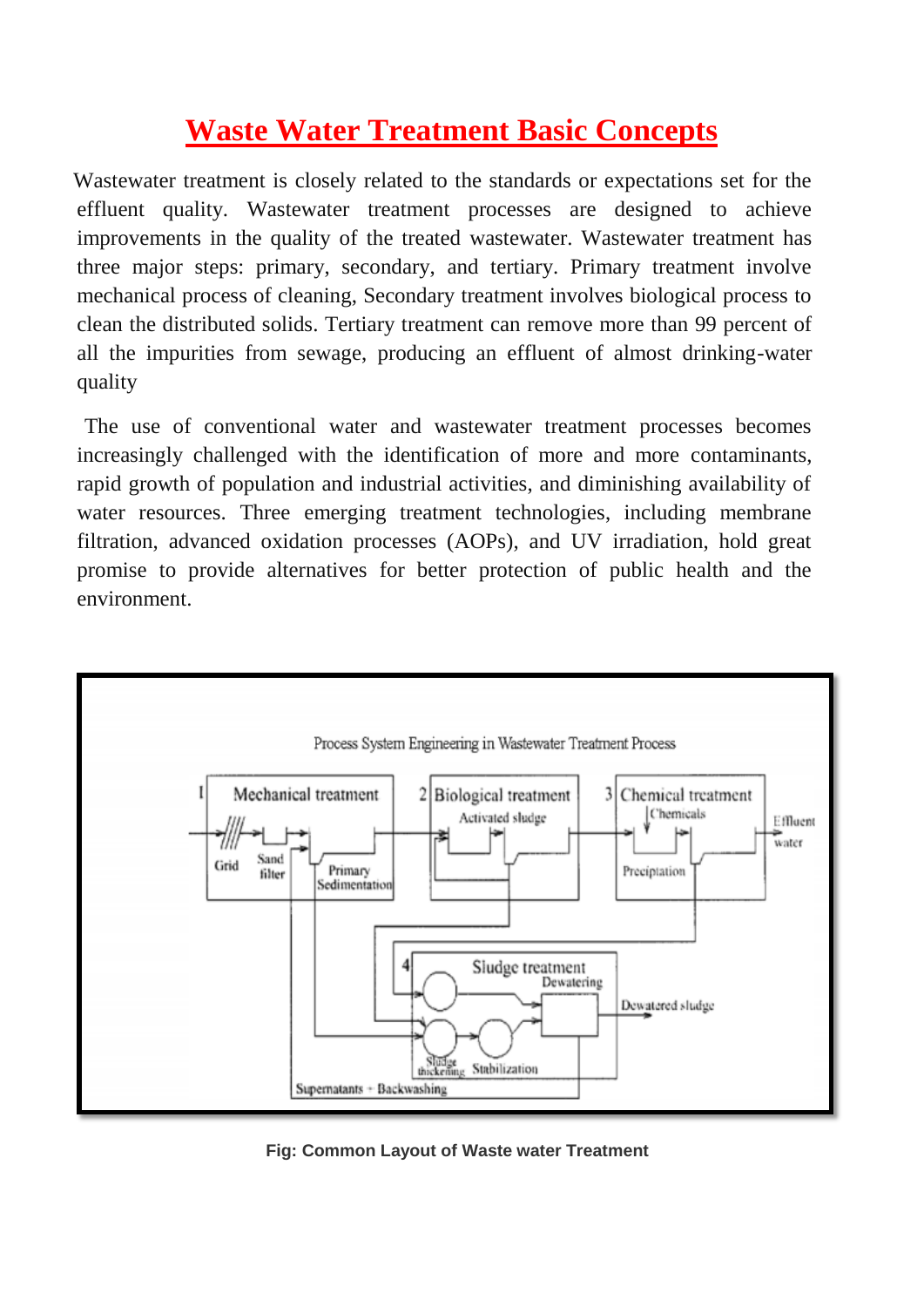The principal objective of wastewater treatment is generally to allow human and industrial effluents to be disposed of without danger to human health or unacceptable damage to the natural environment. Irrigation with wastewater is both disposal and utilization and indeed is an effective form of wastewater disposal (as in slow-rate land treatment).

However, some degree of treatment must normally be provided to raw municipal wastewater before it can be used for agricultural or landscape irrigation or for aquaculture. The quality of treated effluent used in agriculture has a great influence on the operation and performance of the wastewater-soil-plant or aquaculture system. In the case of irrigation, the required quality of effluent will depend on the crop or crops to be irrigated, the soil conditions and the system of effluent distribution adopted. Through crop restriction and selection of irrigation systems which minimize health risk, the degree of pre-application wastewater treatment can be reduced. A similar approach is not feasible in aquaculture systems and more reliance will have to be placed on control through wastewater treatment.

## **There are many ways of combining the operations and processes in an ETP**

- A properly designed biological treatment plant, which typically includes screening, equalization, pH control, aeration, and settling, can efficiently satisfy BOD, pH, TSS, oil and grease requirements. However the compounds in industrial effluent may be toxic to the microorganisms so pre-treatment may be necessary. Most dyes are complex chemicals and are difficult for microbes to degrade so there is usually very little colour removal.
- Another option is a physico-chemical treatment plant, which typically includes screening, equalization, pH control, chemical storage tanks, mixing unit, flocculation unit, settling unit and sludge dewatering. This type of treatment will remove much of the colour depending on the processes used. It can be difficult to reduce BOD and COD to meet effluent standards and it is not possible to remove TDS.
- Most often, physico-chemical treatment will be combined with biological treatment. The typical components of such a plant are screening, equalization, and pH control, chemical storage, mixing, flocculation, primary settling, aeration, and secondary settling. The physico-chemical treatment always